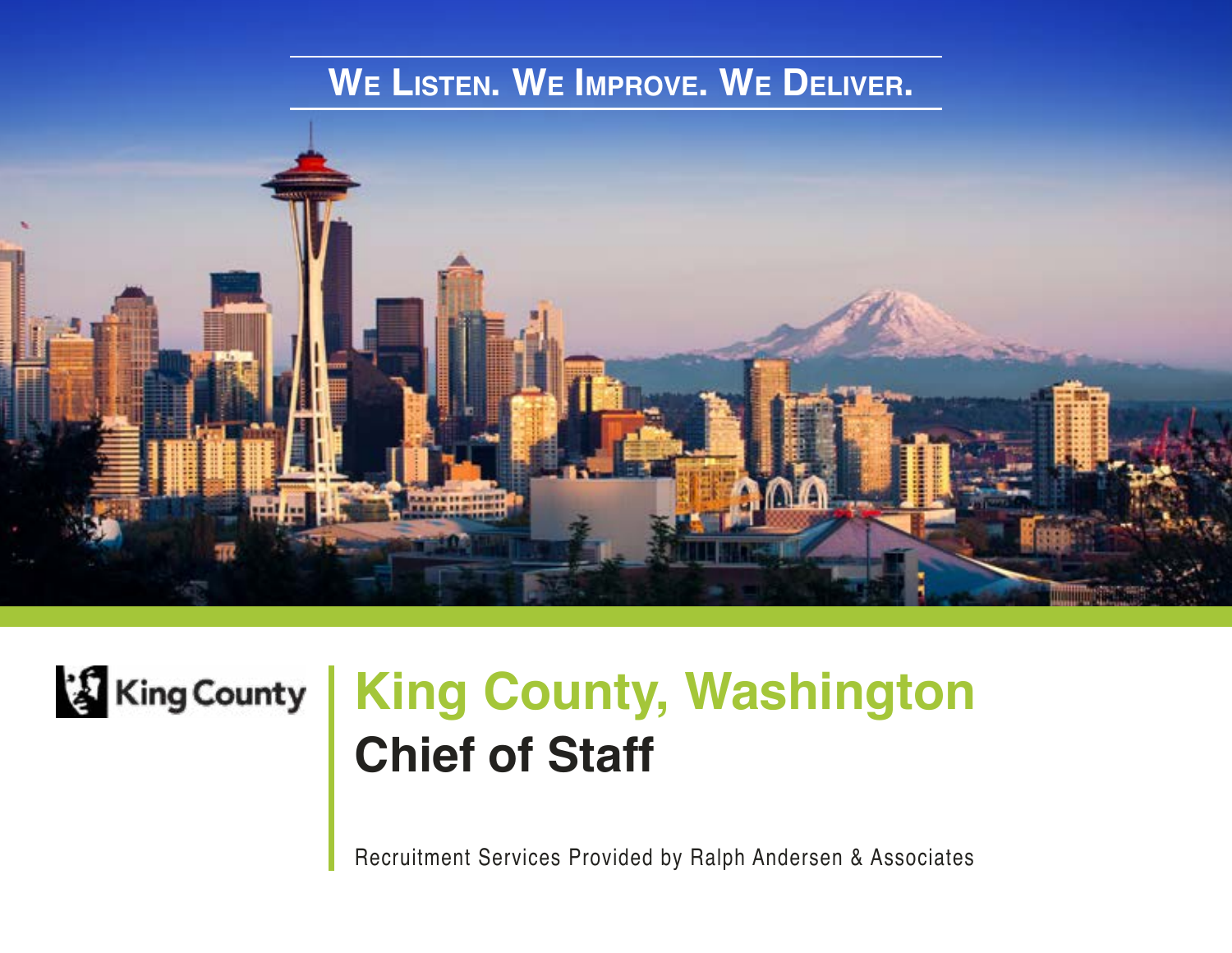# **King County**

King County has a very strong and resilient economy and an environment where people and businesses thrive. Located on Puget Sound in Washington State, and covering 2,134 square miles, King County is nearly twice as large as the average county in the United States. With more than 2 million people, it also ranks as the 12th most populous county in the nation.

King County is comprised of 39 cities and is truly an international destination with over 100 languages spoken in the region and 30 million visitors annually. King County is home to the City of Seattle, suburban cities, small towns, islands, and rural communities, as well as forests, bodies of water, and farmlands.

Cities within King County frequently appear on "Best Places to Live" lists and it is #4 on the Forbes "The Best Places for Business and Careers" list. Many King County communities have highly rated schools, nationally recognized restaurants, vibrant recreation, and numerous cultural opportunities. Housing options range from easy-to-access islands, downtown high-rises, and distinct Seattle neighborhoods to suburban developments that boast walkable amenities.

All of these qualities make King County one of the nation's best places to live, work, and play.

King County is the second largest government and the most populous county in Washington State. It provides an array of regional services, including public health, Metro transit, wastewater treatment, solid waste, community and human services, and criminal justice and is the local government for the roughly 250,000 people living in unincorporated King County.

During the COVID-19 pandemic, King County has been a national leader in implementing measures to slow the spread of the disease and in vaccinating its population. In addition, King County has worked expeditiously to allocate and distribute over \$1.5 billion in federal aid meant to support the public health response to the pandemic and to support struggling residents, businesses, and non-profits. Throughout this process, the Council has prioritized funding programs and organizations that assist those hit hardest by the pandemic – traditionally underserved communities of color and front-line workers. Despite the magnitude of the federal funds, there is a tremendous amount of work to be done to help the region recover and to do so in an equitable manner. The County Council will be an integral component of setting policies that will assist the recovery and the Chief of Staff will have the opportunity to support that process.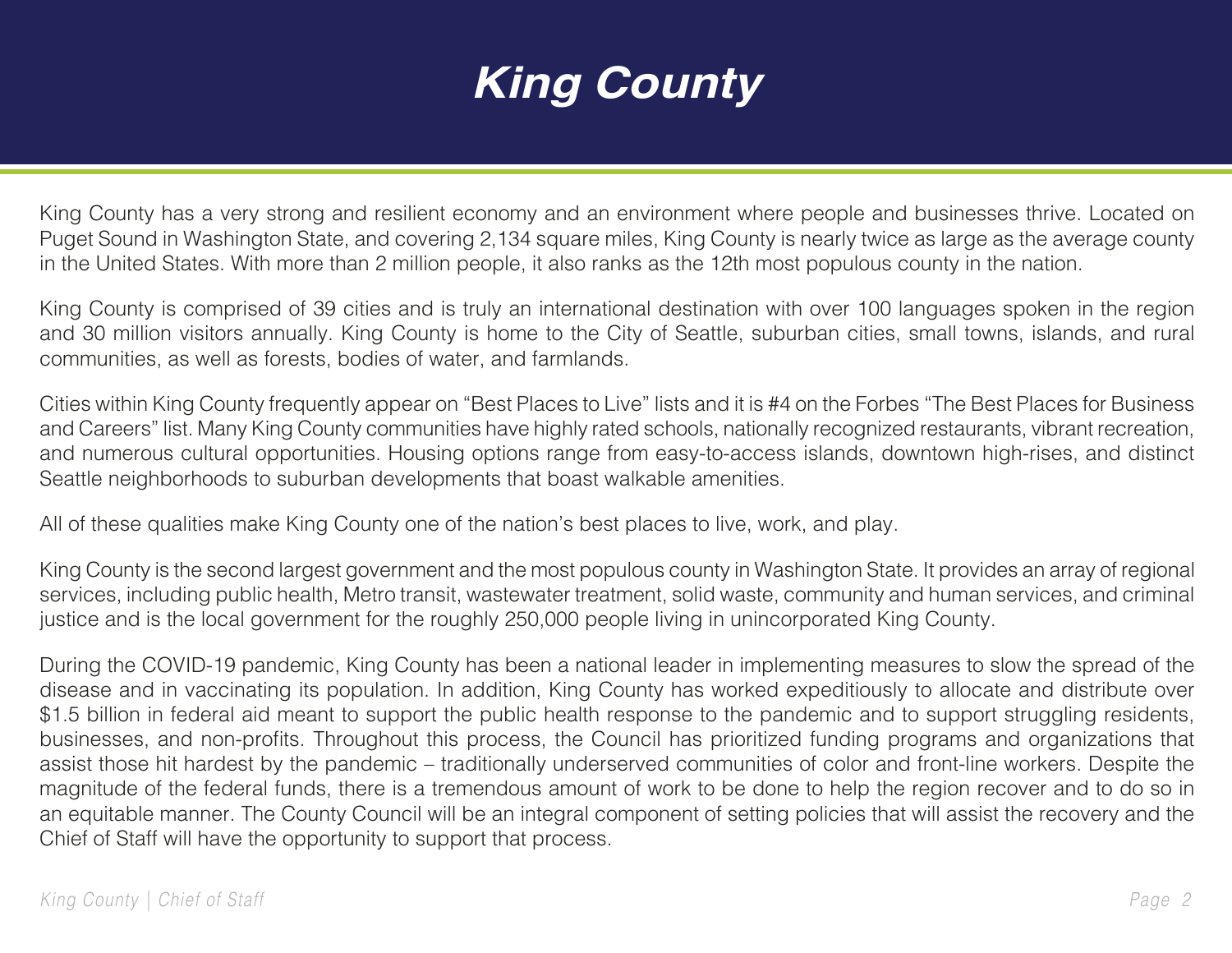# **The King County Council**

As the legislative arm of King County, the Council sets policies, enacts laws, provides oversight of services provided by the Executive branch, and adopts budgets. The Council plays an essential role in communicating with residents to understand their needs and priorities and ensuring high-quality services are provided.

King County government continues to build on a legacy of shared values of [equity and social justice,](https://kingcounty.gov/elected/executive/equity-social-justice.aspx) [employee](https://kingcounty.gov/audience/employees/employee-survey.aspx)  [engagement,](https://kingcounty.gov/audience/employees/employee-survey.aspx) [innovative thinking](https://kingcounty.gov/elected/executive/constantine/priorities/best-run-government.aspx), and [continuous improvement](https://kingcounty.gov/depts/executive/performance-strategy-budget.aspx). With this commitment, King County has adopted a pro-equity agenda – including a Council-adopted Equity and Social Justice Strategic Plan, equity analysis tools, and a robust investment





in diversity inclusion staff and training across the government – aimed at advancing regional change. As part of this commitment, the County is developing the systems and standards necessary to achieve better outcomes for all residents, particularly for those who have suffered the injustices of racism and poverty.

Each of the nine members of the King County Council represents a geographical district of about 250,000 residents. Councilmembers are elected on a nonpartisan basis and serve four-year terms.

Five independent agencies and their staff are in the legislative branch, which is led by the Metropolitan King County Council: The King County Auditor's Office, the Board of Appeals and Equalization, the Hearing Examiner, the Office of Law Enforcement Oversight, and the Ombuds Office.

*King County | Chief of Staff Page 3*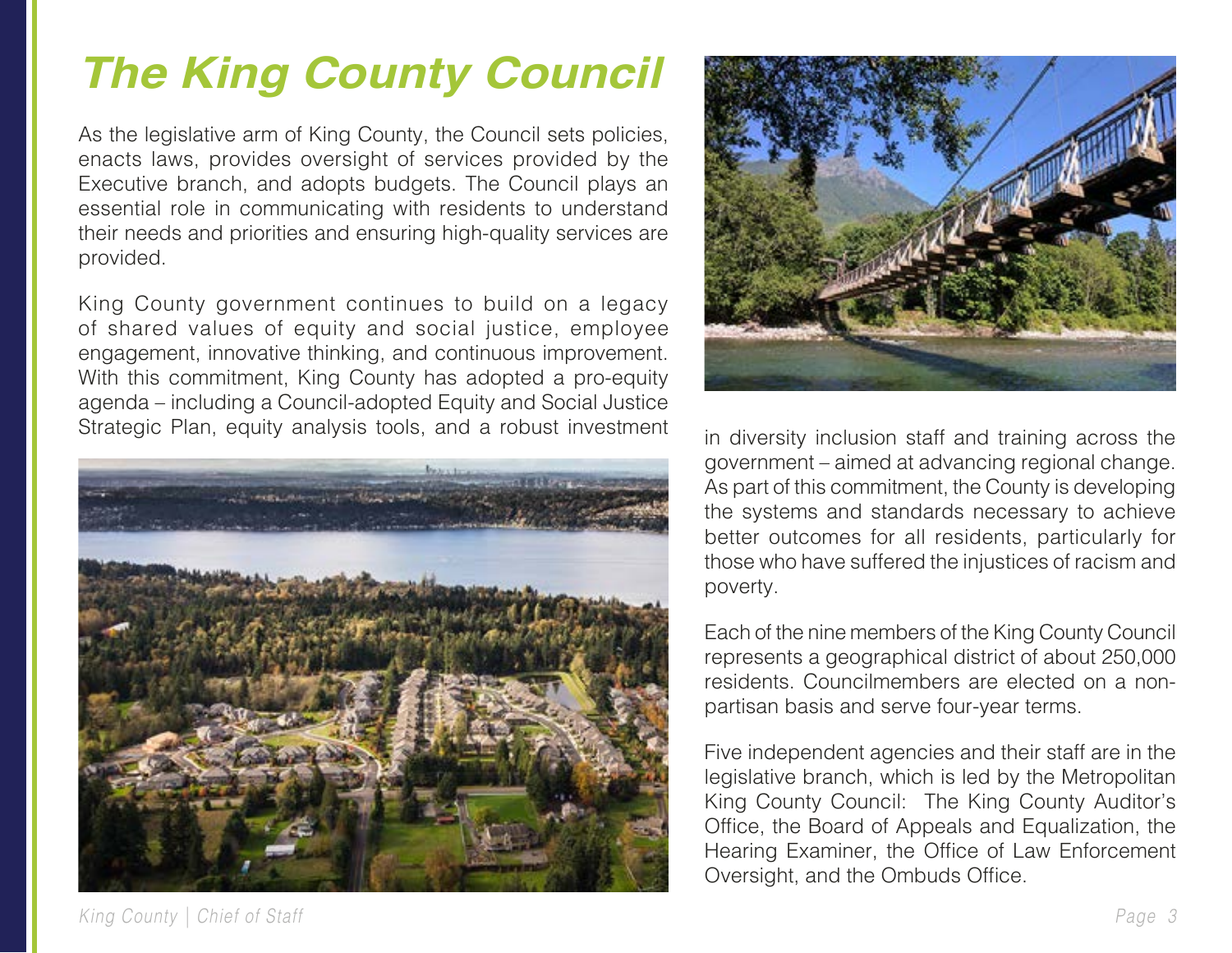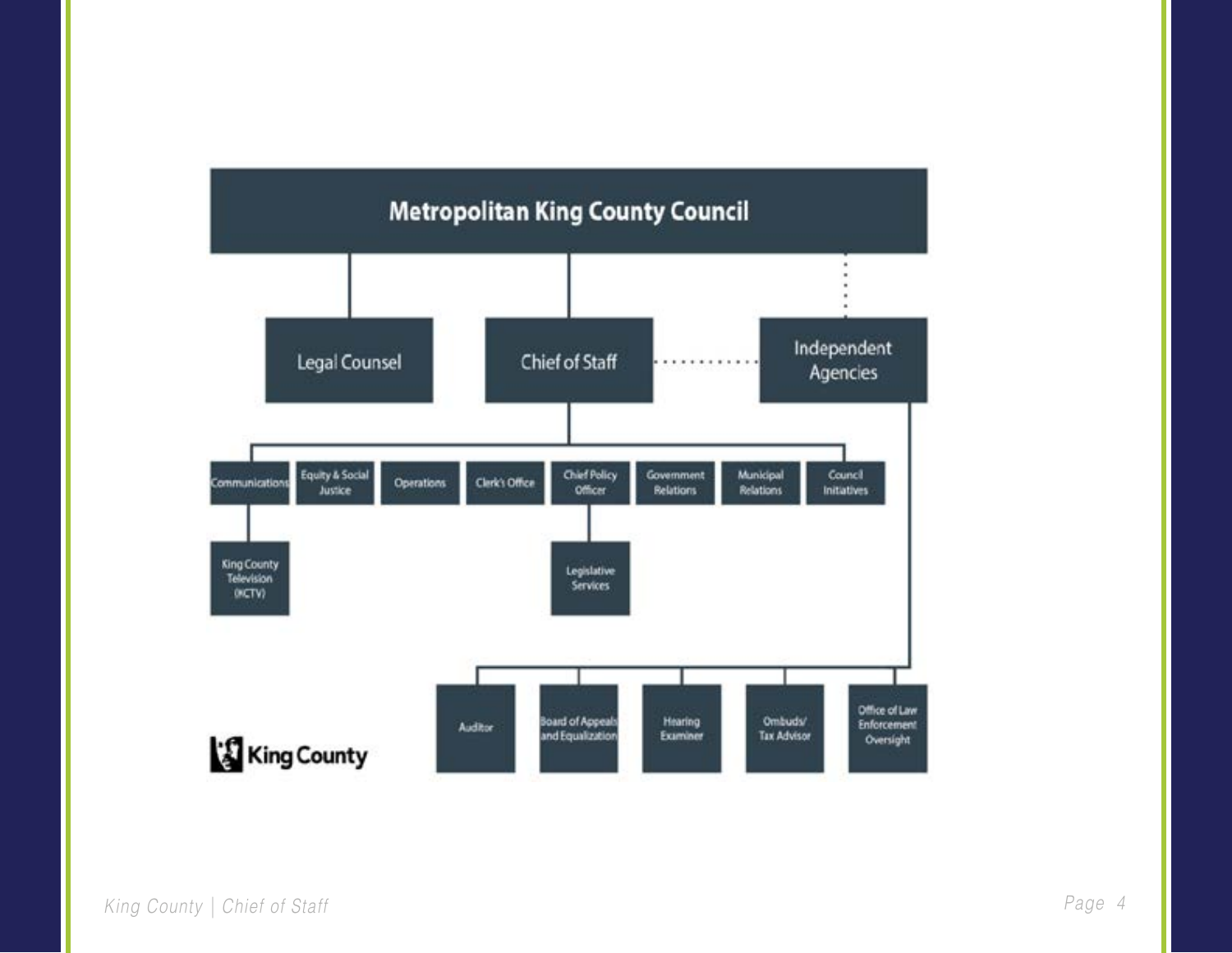### **The Position**

The Chief of Staff is an at-will, exempt position that is directly appointed by the Metropolitan King County Council. Serving as the senior executive leader for the Central Staff, the Chief of Staff reports to the Council chair on a day-to-day basis but is also responsive to the needs and priorities of all nine Councilmembers. The Chief of Staff works closely with and coordinates among all members of the Council and routinely interacts with other leaders within the Executive branch and externally. The Chief of Staff leads Council central staff by managing and coordinating the activities and services that support the Council. Functions performed by the central staff include policy analysis, administrative operations, equity & social justice development, government relations, municipal relations, the Council clerk's office, and communications (including King County Television).

The Chief of Staff is regularly required to solve problems having far-reaching impact on and consequences for King County and directs and coordinates the activities of the central staff to ensure that they serve the Council objectively. The Chief of Staff also monitors and supports the activities of the five independent agencies: The King County Auditor's Office, the Board of Appeals and Equalization, the Hearing Examiner, the Office of Law Enforcement Oversight, and the Ombuds Office. In total, the Chief of Staff oversees 56 staff and an annual budget of approximately \$12.4 million.

#### **Key aspects of the position are:**

- Ensures effective operations of the Council central staff by planning, directing, and coordinating their activities, in collaboration with directors.
- Develops, recommends, implements, and monitors work plans of staff directly supervised and assists in developing and monitoring other staff work plans.
- Leads in developing the budget for Council administration, including proposing programs and staffing needs for Council central staff, and coordinates with independent agency heads in their budget development.
- Fosters a team environment by acting as a resource for all legislative branch staff.
- Supports the overall career development of Council central staff and ensures that directors and managers provide proactive support to staff in all areas of Council operations.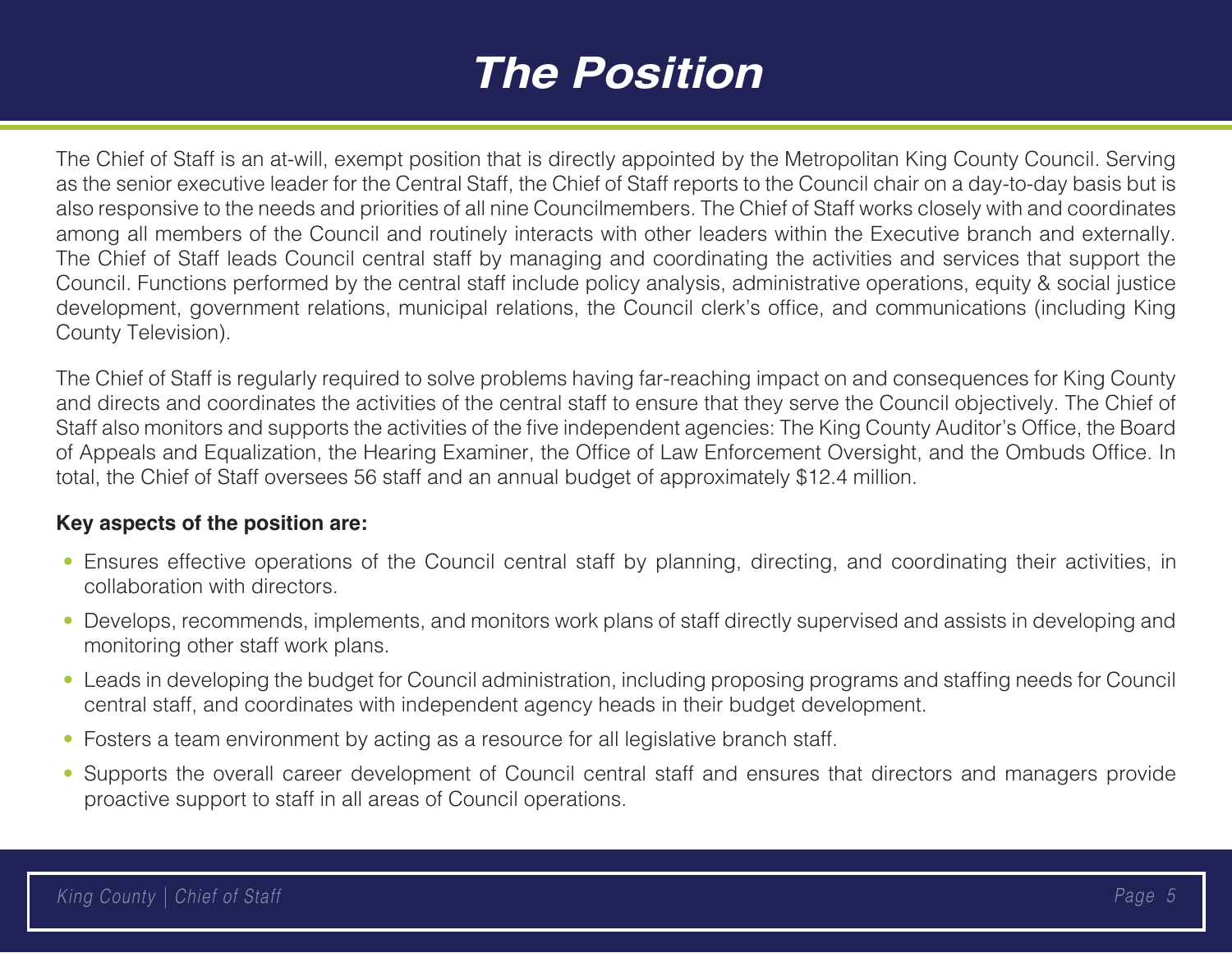#### The Position *continued*

- Serves as the Council's bargaining lead for all legislative branch bargaining units.
- Implements the Council's commitment to Equity and Social Justice by fostering a diverse, inclusive, and respectful working environment for staff in coordination with the Equity and Social Justice section.
- Develops, recommends, implements, and interprets complex policies and procedures affecting Council administration.
- Serves as a liaison to other branches of government ensuring strong lines of communication are maintained.
- Serves as a high-level liaison to other jurisdictions on issues related to the Council's agenda, proposed legislation, and strategic partnerships as needed.
- Serves as a point of contact for the legislative branch independent agencies and provides guidance on Council related matters as requested.
- Serves as a point of communication and coordination for Councilmembers and fosters collaboration and communication among them.
- Serves as a trusted resource who can maintain confidentiality for Councilmembers.
- Performs other duties as assigned that support the overall objective of the position.



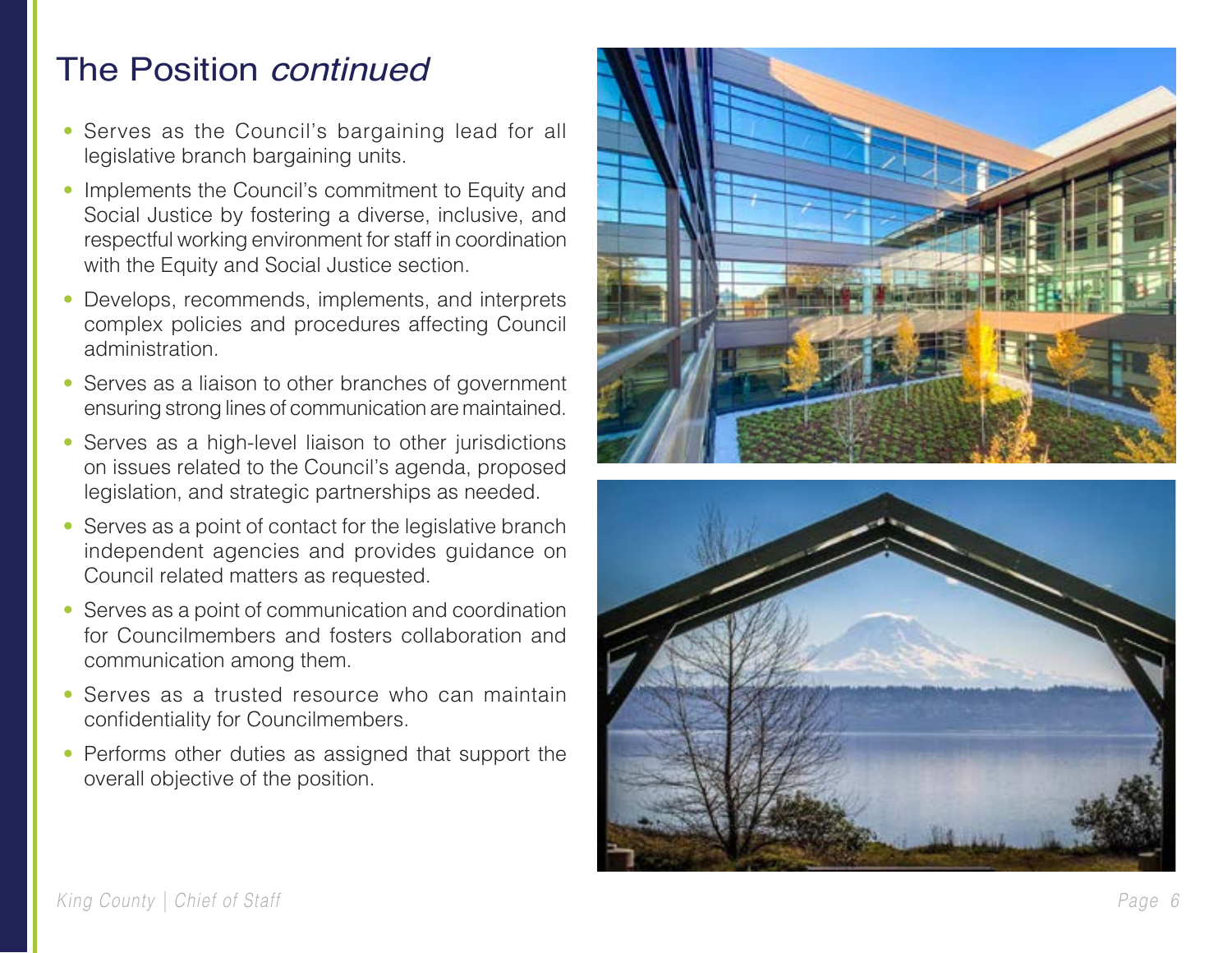## **The Ideal Candidate**

In addition to being ethical and well-qualified, the next Chief of Staff must possess certain traits that will be essential for success:

- Solid leadership, organizational and management skills, combined with the ever-important soft skills such as empathy, listening and adaptability are needed for this environment. The Chief of Staff should have an innate ability to form structure in ambiguous environments and translate that structure into actionable results.
- This role requires a leader who is committed to equity and impartiality up, down, and across the organization. Simple principles, such as ensuring that Councilmembers have the same and timely information also have application in leading the staff. The Chief of Staff should possess a high level of integrity, personal accountability, and humility.
- The Chief of Staff is a politically savvy leader who thrives in a fast-paced environment and embraces the County's Equity and Social Justice strategic plan when interacting with others and in everyday decision making.
- Building effective and equitable relationships across all of members of the Council and their respective staffs is a critically important aspect of this position. Previous experience reporting directly to a council, board or similar governing body would be an important ingredient to success in this role, especially if that experience was gained in a political environment.
- A positive attitude and even temperament at all times is both contagious and highly effective. The Chief of Staff's positivity will help frame a healthy and productive organizational culture. At the same time, when conflict invariably occurs it must be dealt with quickly, inclusively, and thoughtfully. The Council seeks a steady hand as a leader of the Central Staff.
- A commitment to developing a healthy and winning culture, where employees are valued and invested in, will be beneficial to both the organization as a whole and to all of its members.
- An understanding of and experience in or with local government, will provide candidates with visibility of trends and upcoming issues, and allow the organization to be better prepared when they occur.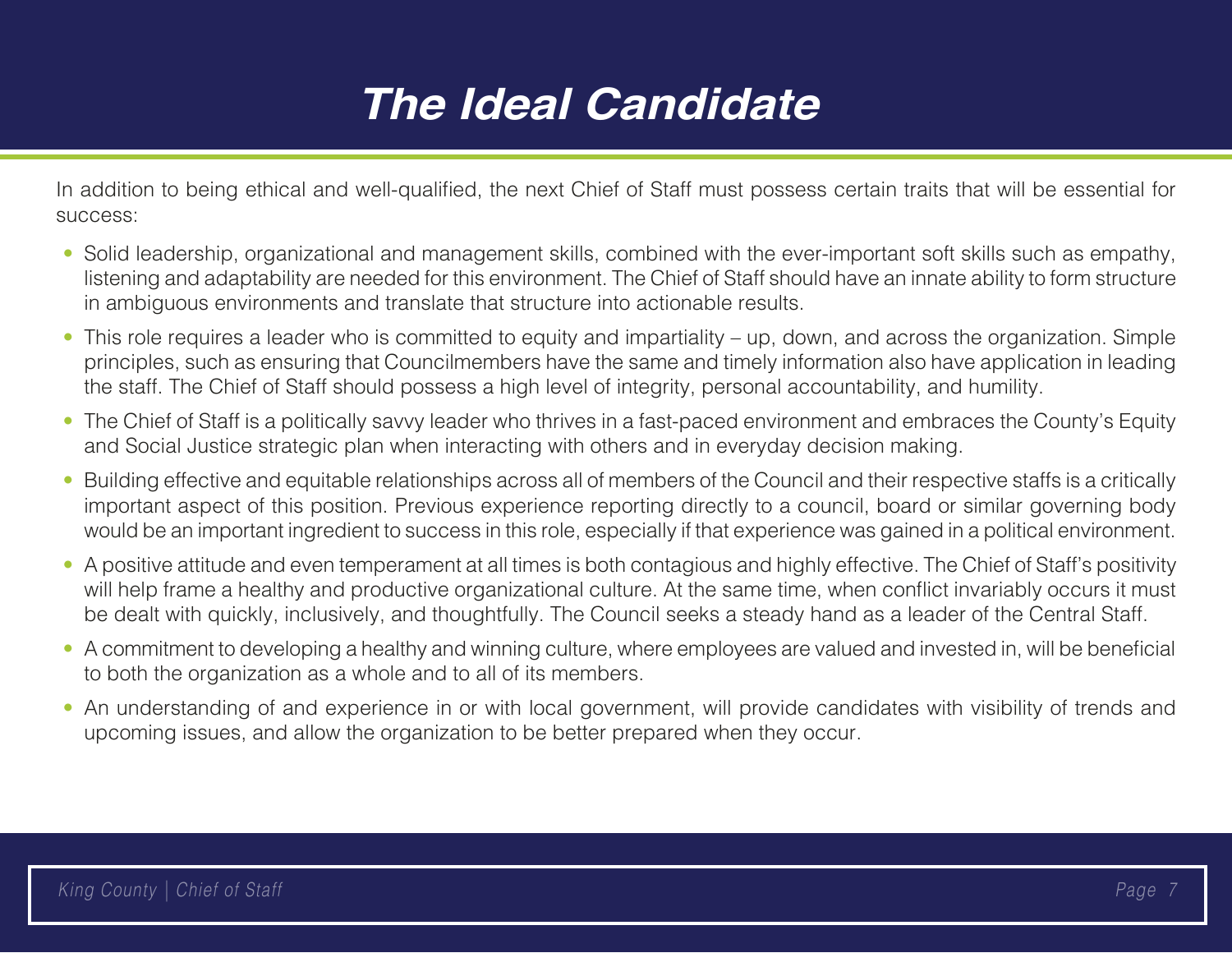



# **Qualifications**

The following are the qualifications required for the position of Chief of Staff:

**Experience:** At least eight years of experience in the following areas:

- Public policy or a related field
- Legislative environment
- Interacting with elected officials
- Intergovernmental affairs
- Leading a complex organization
- Advancing equity and inclusion goals
- Supervisory experience

**Education:** A Master's degree in Public Administration, Political Science, Business, or related field can substitute for three years of experience in the areas listed above.

**Vaccination:** All Legislative Branch staff must be fully vaccinated against COVID-19 and provide proof of vaccination to Council HR staff by December 2, 2021. The selected candidate will be required to submit proof of vaccination upon hire. People are considered fully vaccinated two weeks after their second dose in a two-dose series or two weeks after a single-dose vaccine. Employees may make requests for a reasonable accommodation based on a medical disability or for sincerely held religious beliefs. Philosophical, political, scientific, or sociological objections to vaccination will not be considered for an exemption or accommodation.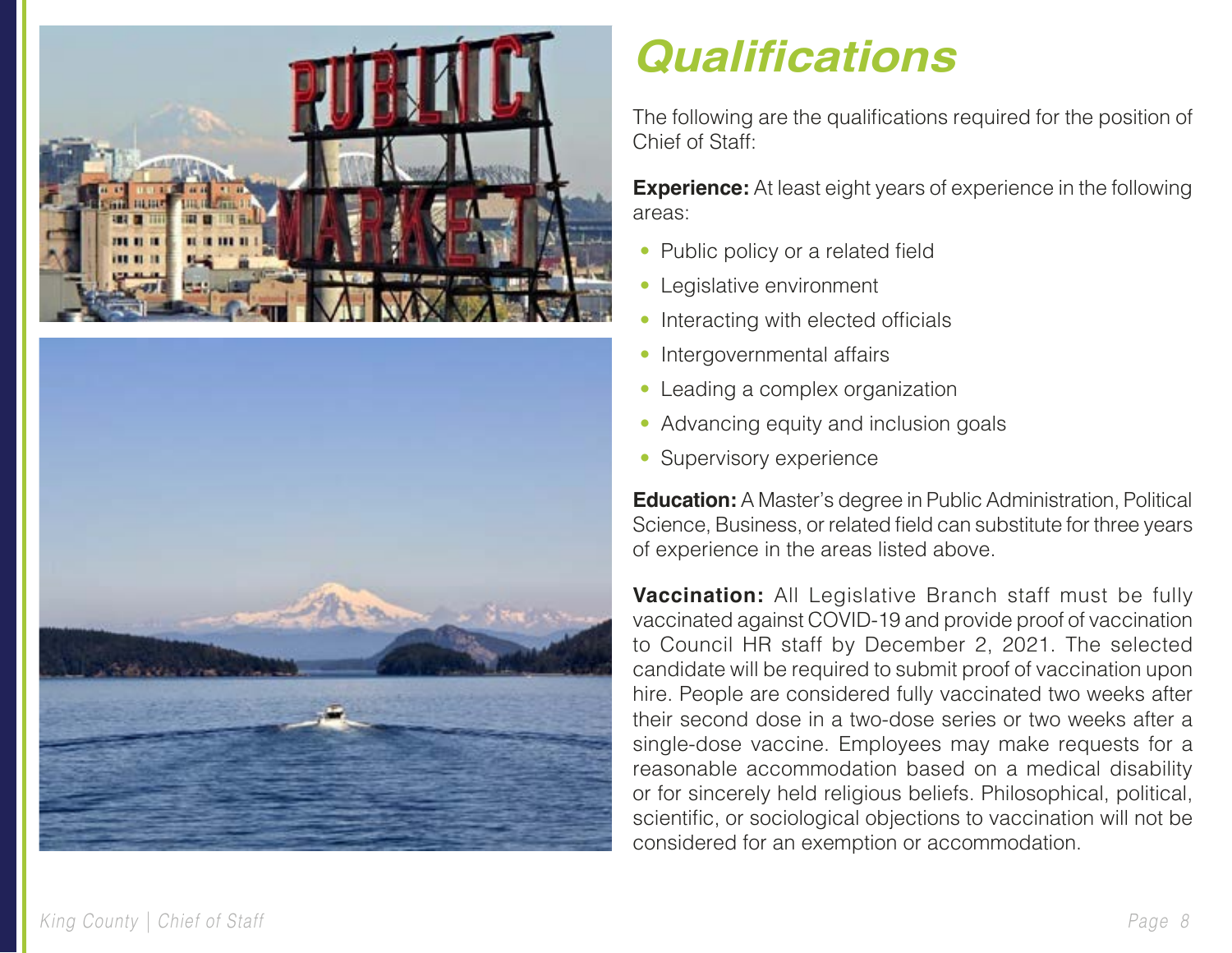### **Compensation and Benefits**

The salary range for the Chief of Staff is **\$166,236 to \$223,568**, depending upon qualifications. King County offers an excellent benefits package including the following major areas:

**Insurance:** Excellent insurance options are available to employees, including medical, dental, vision, life, as well as shortand long-term disability.

**Retirement:** Retirement is provided through the Public Employees' Retirement System (PERS), offered through the Washington State Department of Retirement Systems. The Director will have the choice of PERS Plan 2 or Plan 3.

**Leave:** King County provides paid vacation and sick leave.

**Additional Benefits:** A number of additional benefits are provided including free wellness resources and a free ORCA transit pass.